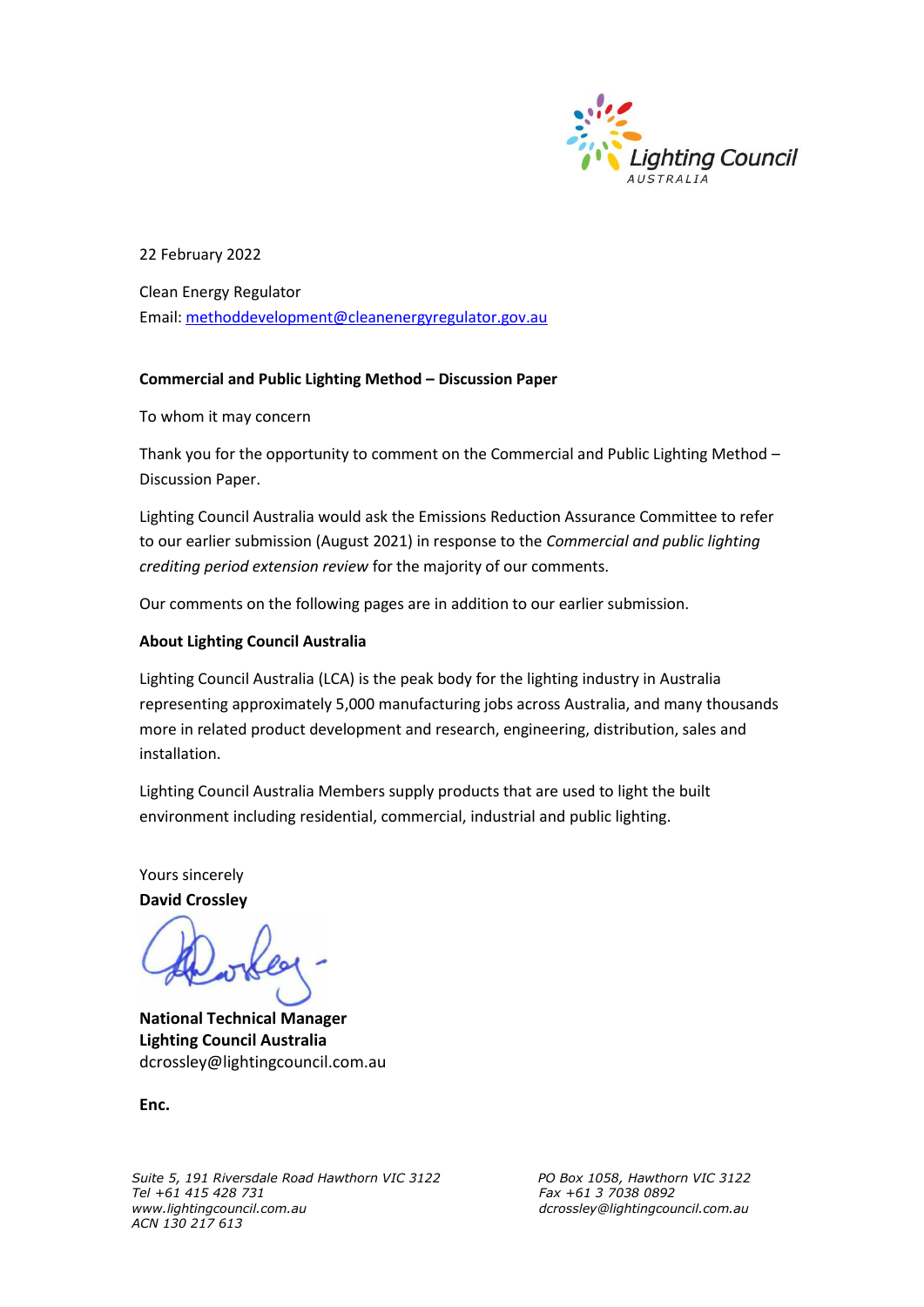# Commercial and Public Lighting Method – Discussion Paper

The following comments should be read in conjunction with the Lighting Council Australia submission of August 2021 in response to the *Commercial and public lighting crediting period extension review.*

## **Fluorescent lamp phase out timetable for the European Commission market**

Lighting Council Australia understands that all fluorescent lamps will be phased out of the European Commission market by the end of 2023 under two European Commission regulations:

- Regulation for ecodesign requirements for light sources and separate control gears (EU) 2019/2020<sup>1</sup>; and
- Reduction of Hazardous Substances (RoHS) Directive.

| <b>Lighting Product</b>           | <b>Phase out date</b> | <b>Regulatory Restriction</b> |  |
|-----------------------------------|-----------------------|-------------------------------|--|
| Compact Fluorescent Lamp (CFL) -  | 1 September 2021      | Ecodesign                     |  |
| integrated control gear           |                       |                               |  |
| CFL- non integrated controlgear   | <b>March 2023</b>     | <b>RoHS</b>                   |  |
| Long life CFL                     | September 2023        | <b>RoHS</b>                   |  |
| T <sub>2</sub>                    | 1 September 2021      | Ecodesign                     |  |
| T <sub>5</sub>                    | September 2023        | <b>RoHS</b>                   |  |
| T <sub>8</sub>                    | September 2023        | RoHS & Ecodesign              |  |
| T <sub>12</sub>                   | 1 September 2021      | Ecodesign                     |  |
| Long life linear fluorescent lamp | <b>March 2023</b>     | <b>RoHS</b>                   |  |

The timetable for the phase out of fluorescent lamps in Europe is as follows:

The European Commission market for lighting products is around 25% of the global market. Such a significant market contraction is expected to result in the loss of manufacturers and an increase in the cost to supply fluorescent lamps. This will provide a further disincentive for suppliers and consumers to support the fluorescent lamp market.

# **Minamata Convention (Fourth Conference)**

Further to above, the UN Minamata Convention on Mercury (fourth conference) will meet in March 2022 to discuss proposals that would disallow the manufacture, import and export of the vast majority of fluorescent lamps between 2023 and 2025.

<sup>&</sup>lt;sup>1</sup> From 1 September 2021, Regulation for ecodesign requirements for light sources and separate control [gears \(EU\) 2019/2020](https://eur-lex.europa.eu/legal-content/EN/TXT/?uri=uriserv:OJ.L_.2019.315.01.0209.01.ENG&toc=OJ:L:2019:315:TOC)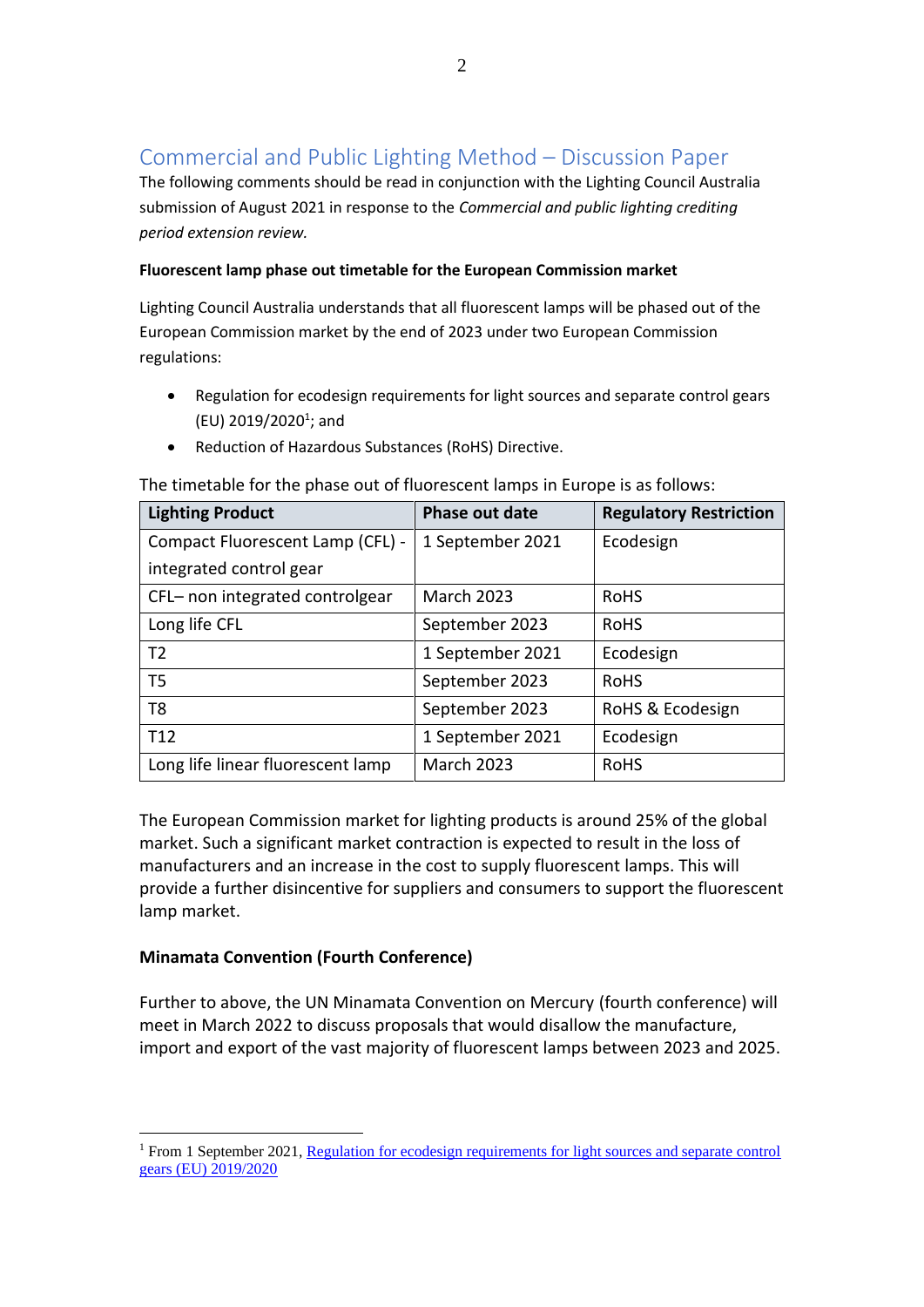Although the outcomes of these talks are not yet known, it is clear there is significant global pressure on the fluorescent lamp market that will likely lead to its extinction from global markets during this decade and possibly by 2025.

The Australian Government Department of Agriculture, Water and the Environment will lead the Australian delegation to the fourth conference of the Parties to the Minamata Convention on Mercury (COP4) and can be contacted at [minamata@awe.gov.au](mailto:minamata@awe.gov.au) or (02) 6274 1870.

## **Australian lamp imports**

Table 1 (below) shows lamp imports by technology and type from 2015 to mid- 2021.

The data shows:

- A reduction in the linear fluorescent lamp market of 69% between 2015 and 2020.
- A reduction in the compact fluorescent lamp market of around 30% between 2015 and 2020. Note: Many of our members have informed us that they placed their last orders for compact fluorescent lamps between 2018 and 2020. In some cases, these were larger than usual orders - Hence the import spikes in those years. We expect CFL import volumes will fade at a much faster rate from 2021 onwards (as shown in the 6 monthly data for 2021) as suppliers exit this market.

|                                                                             | 2015       | 2016       | - -<br>2017 | . .<br>2018 | 2019       | 2020       | 2021 (Jan-<br>Jun) |
|-----------------------------------------------------------------------------|------------|------------|-------------|-------------|------------|------------|--------------------|
| <b>MV</b> Incandescent                                                      | 7,452,238  | 8,286,438  | 8,667,779   | 5,518,582   | 4,390,148  | 4,397,288  | 1,980,272          |
| MV Halogen                                                                  | 16,708,774 | 19,075,435 | 13,931,059  | 9,902,614   | 5,557,405  | 5,065,695  | 1,863,418          |
| <b>ELV Halogen</b>                                                          | 5,519,682  | 6,153,274  | 4,351,157   | 3,366,077   | 2,683,694  | 1,390,574  | 704,818            |
| <b>CFL</b>                                                                  | 13,180,852 | 13,337,309 | 8,797,375   | 9,104,593   | 7,670,457  | 9,087,465  | 2,618,460          |
| LED lamp incl.<br>directional, non-<br>directional, linear,<br>unclassified |            |            | 20,777,871  | 23,161,240  | 33,836,672 | 31,209,986 | 15,870,553         |
| Linear Fluorescent                                                          | 11,491,790 | 10,360,364 | 9,420,379   | 5,452,557   | 4,401,702  | 3,545,200  | 1,611,346          |
| HID.                                                                        | 2,178,514  | 2,072,869  | 1,362,832   | 1,087,404   | 762,584    | 979,006    | 299,733            |
| Total                                                                       |            |            | 67,308,452  | 57,593,067  | 59,302,662 | 55,675,214 | 24,948,600         |

*Table 1: Australian lamp imports by technology and type (2015 – mid 2021)*

### **Feedback on the Discussion Paper**

Fluorescent lamps have historically been used widely in the commercial building lighting market. Lighting Council Australia would highlight that the above market and globally regulatory information is further evidence that the fluorescent lamp market globally and in Australia is expected to continue declining rapidly.

Along with the information contained in our August 2021 submission, we conclude that it would be difficult to argue that commercial lighting upgrades made under the Emissions Reduction Fund are additional now. Certainly, by the middle of this